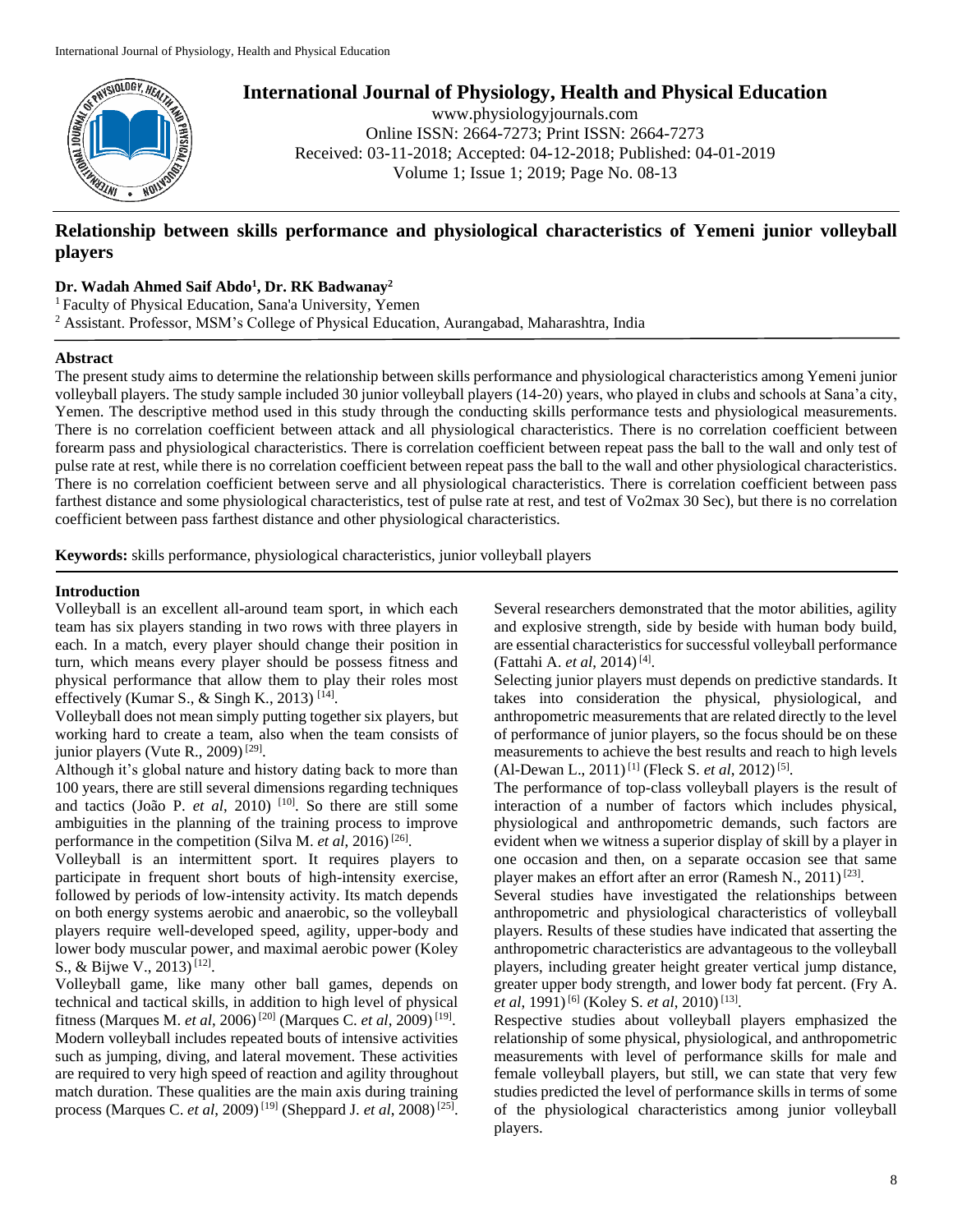## **Objective of Study**

The present study aims to determine the relationship between skills performance and physiological characteristics among Yemeni junior volleyball players.

# **Hypothesis of Study**

There is a significant relationship between skills performance and physiological characteristics among Yemeni junior volleyball players (14-20) years.

#### **Methodology**

The present study was used the descriptive method to investigate the relationship between skills performance and physiological characteristics among Yemeni junior volleyball players (14-20) years through the conducting skills performance tests and some physiological measurements.

## **Sample of Study**

Study sample was randomly selected to include 30 male volleyball players with ages between 14 and 20 years and mean was (16.7) years, from clubs and schools at Sana'a city, Yemen.

**Table 1:** Characteristics of study sample  $(N = 30)$ 

| <b>Variables</b> | Unit | Mean  | S. D  | <b>Skewness</b> |
|------------------|------|-------|-------|-----------------|
| Age              | Year | 16.7  | 1.34  | $-0.56$         |
| Height           | Сm   | 168.6 | 7.03  | $-0.02$         |
| Weight           | Κg   | 57.2  | 12.21 | .10             |
|                  |      |       |       |                 |

The table (1) shows that there is no significant difference in demographic characteristics (age, height, weight). All skewness values clearly indicated to homogeneity of sample, thus the sample acceptable to conduct this study.



**Fig 1:** Mean, S.D, and skewness of study sample characteristics

## **Tools and Means of Measurements (Materials Used)**

- Stadiometer to measure the height (cm).
- Electronic weighing machine to measure the weight (kg).
- **Sphygmomanometer to measure the blood pressure.** (cm).
- Digitalized heart rate monitor.

#### **Statistical Analysis**

The obtained data analyzed by applying appropriate statistical analyses. Correlation coefficient between skills performance (dependent variable), and physiological variables (independent), by computing Pearson's product moment coefficient of correlation i.e. the statistical parameters, like Beta Coefficients and the percentage contribution of each independent variable. In all the cases 0.05 level of significance fixed to test the hypothesis.

#### **Results and Discussion**

**Table 2:** Descriptive statistics on physiological variables of volleyball players

| Sr. No. | <b>Physiological Variables</b>           | <b>Mean</b>   | <b>SD</b>                |     | Min   Max |
|---------|------------------------------------------|---------------|--------------------------|-----|-----------|
|         | Test of pulse rate after effort (30 Sec) | 108.53 22.564 |                          | 67  | 150       |
| 2       | Test of pulse rate at rest               |               | 72.33 13.976             | 50  | 93        |
| 3       | Prediastolic                             |               | 67.93 14.999             | 34  | 98        |
|         | Presystolic                              |               | 113.10 13.202            | 89  | 144       |
| 5       | Postdiastolic                            |               | 78.23 13.135             | 58  | 104       |
| 6       | Postsystolic                             |               | 126.30 12.938            | 103 | 154       |
|         | Test of Vo2max(30Sec)                    |               | 42.29 17.455 17.02 79.85 |     |           |

The table (2) showed that the descriptive statistics values of physiological measurements volleyball players in Republic of Yemen.



**Fig 2:** Mean of physiological variables (N=30)

# **Correlation coefficient between physiological variables and attack**

| Sr. No. | <b>Physiological Variables</b>           | <b>Attack</b> |
|---------|------------------------------------------|---------------|
|         | Test of pulse rate after effort (30 Sec) | $-0.06$       |
|         | Test of pulse rate at rest               | $-0.07$       |
|         | Prediastolic                             | $-0.15$       |
|         | Presystolic                              | $-0.18$       |
|         | Postdiastolic                            | $-0.28$       |
|         | Postsystolic                             | $-0.24$       |
|         | Test of Vo2max(30Sec)                    | $-0.12$       |

**Table 3:** Pearson correlation between attack and physiological variables among volleyball players (N=30)

\*Significant at 0.05 level with df 28 is 0.361.

The table (3) showed that correlation between attack and physiological measurements (7 variables).

The degrees of freedom for data are 28. Therefore, the test value for Pearson's correlation coefficient is 0.361 at 0.05 level of significance. So, if is greater than 0.361, then there is significant difference. In above table we observe that there no significant correlation of attack with physiological measurements (6 variables).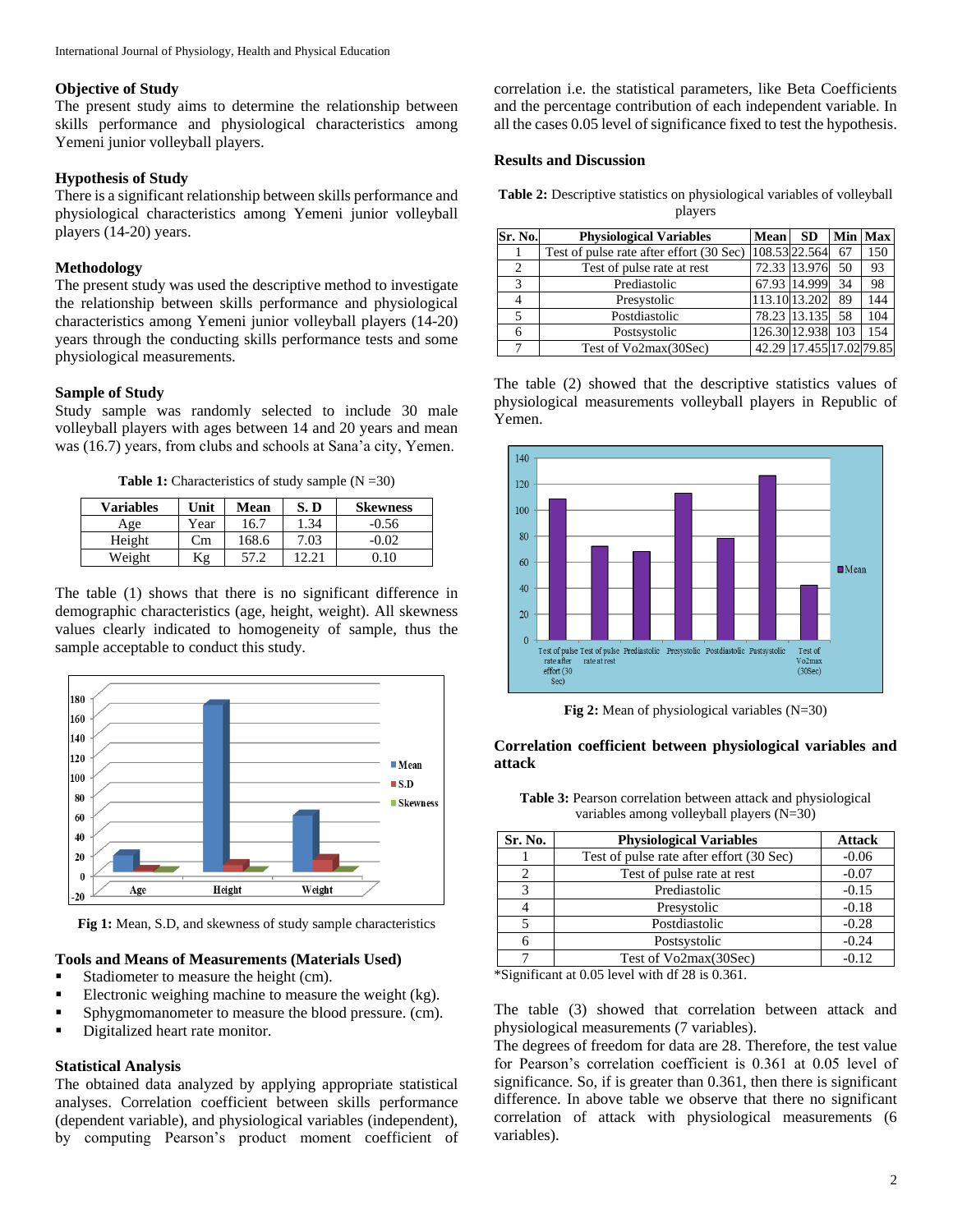

**Fig 3:** Correlation between physiological variables and attack (N=30)

# **Correlation coefficient between physiological variables and forearm pass**

| <b>Table 4:</b> Pearson correlation between forearm pass and physiological |
|----------------------------------------------------------------------------|
| variables among volleyball players $(N=30)$                                |

| Sr. No.                     | <b>Physiological Variables</b>           | <b>Forearm Pass</b> |
|-----------------------------|------------------------------------------|---------------------|
|                             | Test of pulse rate after effort (30 Sec) | $-0.07$             |
| $\mathcal{D}_{\mathcal{L}}$ | Test of pulse rate at rest               | $-0.23$             |
| 3                           | Prediastolic                             | 0.10                |
|                             | Presystolic                              | 0.01                |
|                             | Postdiastolic                            | 0.24                |
|                             | Postsystolic                             | 0.19                |
|                             | Test of Vo2max (30Sec)                   | 0.09                |

\*Significant at 0.05 level with df 28 is 0.361.

The table (4) showed that correlation between forearm pass and physiological measurements (7 variables).

The degrees of freedom for data are 28. Therefore the test value for Pearson's correlation coefficient is 0.361 at 0.05 level of significance. So, if more than 0.361, then there is significant difference. In above table we observe that there no significant correlation of forearm pass with physiological measurements (6 variables).



**Fig 4:** Correlation between physiological variables and forearm pass  $(N=30)$ 

# **Correlation coefficient between physiological variables and repeat pass**

| Table 5: Pearson correlation between repeat pass and physiological |  |  |
|--------------------------------------------------------------------|--|--|
| variables among volleyball players $(N=30)$                        |  |  |

| Sr. No.             | <b>Physiological Variables</b>           | <b>Repeat Pass</b> |
|---------------------|------------------------------------------|--------------------|
|                     | Test of pulse rate after effort (30 Sec) | 0.18               |
| 2                   | Test of pulse rate at rest               | $0.45*$            |
| 3                   | Prediastolic                             | $-0.03$            |
|                     | Presystolic                              | $-0.11$            |
|                     | Postdiastolic                            | 0.04               |
|                     | Postsystolic                             | 0.08               |
|                     | Test of Vo2max (30Sec)                   | 0.29               |
| $\cdots$<br>$\cdot$ | $0.073$ $1.11$ $1.0001$ $0.011$          |                    |

\*Significant at 0.05 level with df 28 is 0.361.

The table (5) showed that the correlation between repeat pass the ball to the wall (30 Sec) and physiological measurements (7 variables).

The value of test pulse rate at rest is greater than 0.361. So, we say that there is significant correlation between repeat pass the ball to the wall (30 Sec) and test pulse rate at rest. In other physiological measurements there is no significant correlation with repeat pass the ball to the wall (30 Sec). As all values are less than  $0.361$ .



**Fig 5:** Correlation between physiological variables and repeat pass (N=30)

## **Correlation coefficient between physiological variables and serve**

Table 6: Pearson correlation between serve and physiological variables among volleyball players (N=30)

| Sr. No. | <b>Physiological Variables</b>           | <b>Serve</b> |
|---------|------------------------------------------|--------------|
|         | Test of pulse rate after effort (30 Sec) | $-0.04$      |
|         | Test of pulse rate at rest               | $-0.23$      |
|         | Prediastolic                             | 0.05         |
|         | Presystolic                              | 0.24         |
|         | Postdiastolic                            | $-0.25$      |
|         | Postsystolic                             | 0.01         |
|         | Test of Vo2max (30Sec)                   | $-0.26$      |

\*Significant at 0.05 level with df 28 is 0.361.

The table (6) showed that correlation between serve (10 Time) and physiological measurements (7 variables).

The degrees of freedom for data are 28. Therefore the test value for Pearson's correlation coefficient is 0.361 at 0.05 level of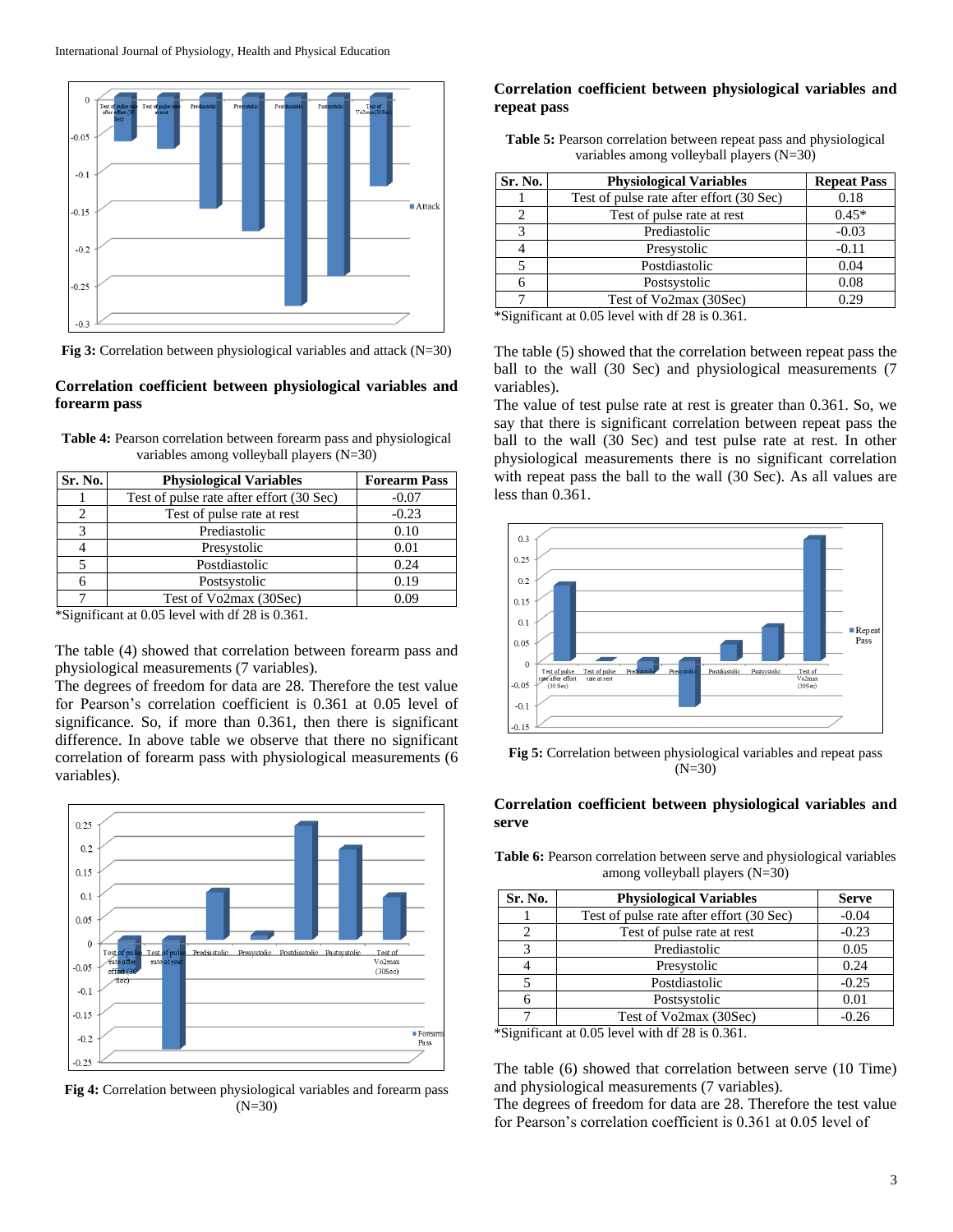significance. So, if is greater than 0.361, then there is significant difference. In above table we observe that there no significant correlation of Serve (10 Time) with physiological measurements (6 variables).



**Fig 6:** Correlation between physiological variables and serve (N=30)

## **Correlation coefficient between physiological variables and pass farthest distance**

| <b>Table 7:</b> Pearson correlation between pass farthest distance and |  |
|------------------------------------------------------------------------|--|
| physiological variables among volleyball players $(N=30)$              |  |

| Sr. No. | <b>Physiological Variables</b>           | <b>Pass Farthest Distance</b> |
|---------|------------------------------------------|-------------------------------|
|         | Test of pulse rate after effort (30 Sec) | $0.46*$                       |
|         | Test of pulse rate at rest               | $0.44*$                       |
| 2       | Prediastolic                             | $-0.23$                       |
|         | Presystolic                              | $-0.13$                       |
|         | Postdiastolic                            | $-0.28$                       |
|         | Postsystolic                             | 0.21                          |
|         | Test of Vo2max (30Sec)                   | $-0.42*$                      |

\*Significant at 0.05 level with df 28 is 0.361.

The table (7) showed that the correlation between pass farthest distance and physiological measurements (7 variables).

The value of Test Vo2max (30 Sec), test pulse rate after effort (30 Sec) and test pulse rate at rest are greater than 0.361. So, we say that there is significant correlation between pass farthest distance and above stated measurement. All remaining physiological measurements there is no significant correlation with pass farthest distance. As all values are less than 0.361.



**Fig 7:** Correlation between physiological variables and pass farthest distance (N=30)

The results of this study in tables (2, 3, 4, 5, 6, and 7) respectively showed that the there is no correlation coefficient between attack (25 times) and all physiological measurements (7variables). There is no correlation coefficient between forearm pass (5 times-A & 5 times-B) and physiological measurements (7 variables). There is correlation coefficient between repeat pass the ball to the wall (30 Sec) and only test of pulse rate at rest, while there is no correlation coefficient between repeat pass the ball to the wall (30 Sec) and other physiological measurements (6 variables). There is no correlation coefficient between serve and all physiological measurements (7 variables). There is correlation coefficient between pass farthest distance and some physiological measurements (test of pulse rate after effort 30 Sec, test of pulse rate at rest, and test of Vo2max 30 Sec), but there is no correlation coefficient between pass farthest distance and other physiological measurements (4 variables).Several studies have documented the relationship between physiological characteristics and skills performance of volleyball players like (Yavuz S., 2015) [30] indicated that the physiological components in volleyball has the characteristics of an interval sport, also the high-skills and technical performance levels affect performance. (Nikolaidis P. *et al*, 2012)<sup>[21]</sup> (Schaal M. *et al*, 2013)<sup>[24]</sup> have been demonstrated that players of different competitive levels differ among themselves with regard to physical and physiological characteristics in adolescence and in adulthood. (Gabett T., & Georgieff B., 2007)<sup>[7]</sup> have emphasized the importance of lower body muscular power and maximal aerobic capacity with increased playing level in volleyball players. (Lidor R., & Ziv G., 2010) [15] observed that the training induced changes in various anthropometric, physiological and biochemical variables can be attributed to appropriate load dynamics, which have a most significance in volleyball playing success. (Koley S. *et al*, 2010) [13] showed that the Indian volleyball players have lesser value for heart rate and greater value for Vo2max than controls, and indicated that the volleyball players require well-developed speed, agility, upper-body and lower body muscular power, and maximal aerobic power (VO2max). (Gabbett T., & Georgieff B.,  $2007$ )<sup>[7]</sup> confirmed that the volleyball is an intermittent highintensity team sport that requires a combination of physical and physiological characteristics to perform a sequence of wellcoordinated high demanding activities. (Smith D. *et al*, 1992) [27] resulted that there is high VO2 max value among volleyball players, and suggested that either years of specific physical conditioning and playing or the selection of individuals for the national team who possess more desirable characteristics as a consequence of genetic endowment, plays a significant role in the preparation of international caliber volleyball players. (Manna I. *et al*, 2012) [18] studied the influence of endurance training on heart rate among the volleyball players through preparatory and competitive phases, and shown significant improvement in recovery heart rate of the players during preparatory phase, however, no significant change was observed in maximal heart rate of the volleyball players following the training program. So it can be confirmed on important of heart rate as a physiological indicator in selection process of volleyball juniors.

From what mentioned above can be concluded that the second hypothesis is partly achieved in repeat pass only with pulse rate at rest, and pass farthest distance with some physiological measurements (pulse rate after effort 30 Sec, pulse rate at rest, and Vo2max 30 Sec).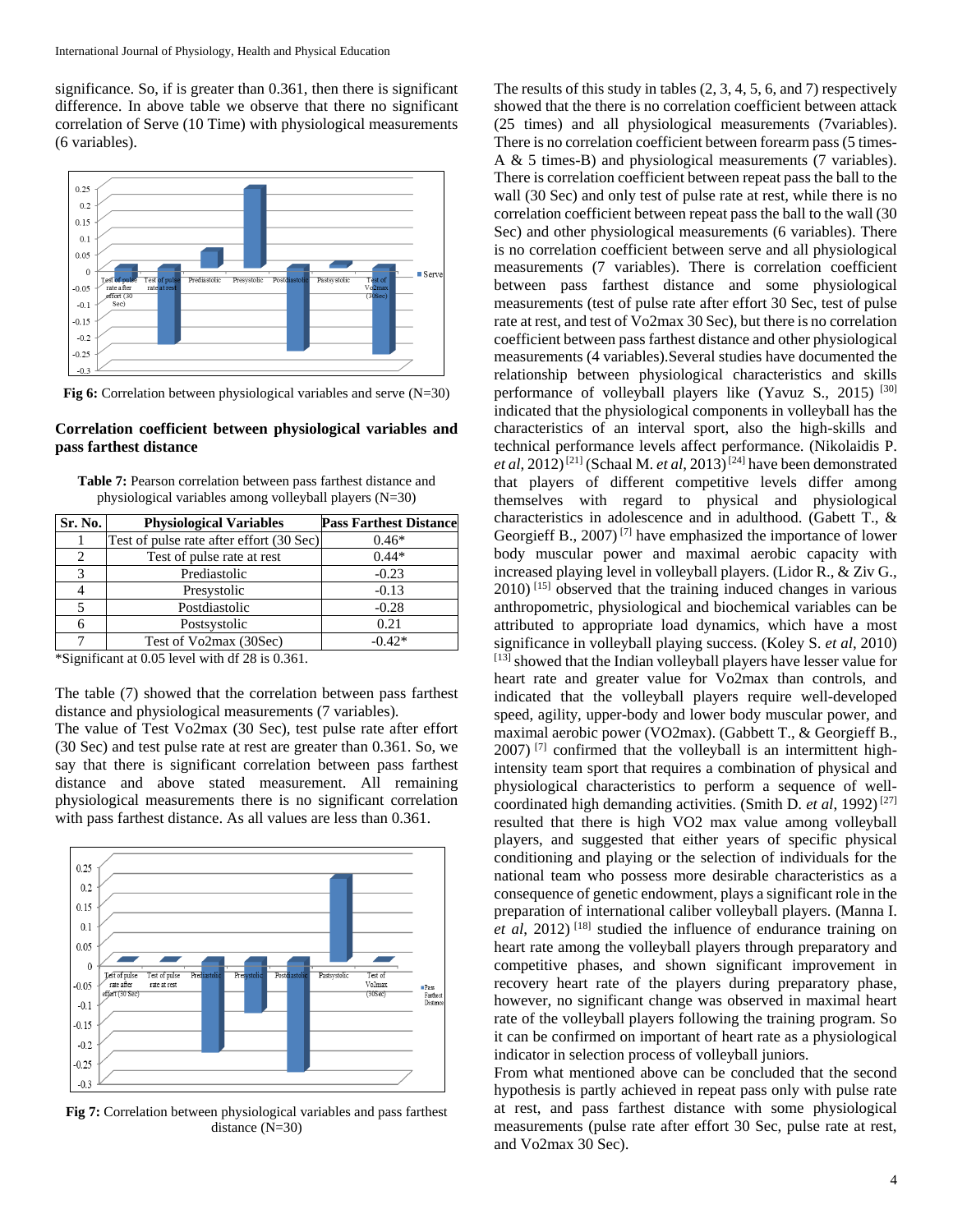#### **Conclusions**

There is no correlation coefficient between attack and all physiological characteristics. There is no correlation coefficient between forearm pass and physiological characteristics. There is correlation coefficient between repeat pass the ball to the wall and only test of pulse rate at rest, while there is no correlation coefficient between repeat pass the ball to the wall and other physiological characteristics. There is no correlation coefficient between serve and all physiological characteristics. There is correlation coefficient between pass farthest distance and some physiological characteristics, test of pulse rate at rest, and test of Vo2max 30 Sec), but there is no correlation coefficient between pass farthest distance and other physiological characteristics.

## **Recommendations**

Physiological measurements should be taken in consideration during selection process of junior players. Physiological measurements, which achieved correlation coefficient with skills performance, whether it is a positive or negative can be depended on it in selection process of junior volleyball players. Conduct other studies complementary to this study in other physiological characteristics, in addition other skills performance that did not mention in this study.

# **References**

- 1. Al-Dewan L. The Predictive Value of Skills Performance in Terms of Anthropometric, Physical, Kinetic, and Physiological Measurements for Selecting of Junior Football Players, 2011. http://lamya.yoo7.com/t627-topic
- 2. Duncan M, Woodfield L, Al-Nakeeb Y. Anthropometric and Physiological Characteristics of Junior Elite Volleyball Players, British Journal of Sports Medicine. 2006; 40(7):649-651.
- 3. Fattahi A, Ameli M, Sadeghi H. Relationship Between Anthropometric Parameters with Vertical Jump in Male Elite Volleyball Players Due to Game's Position, Middle-East Journal of Scientific Research. 2013; 13(8):1016-1023.
- 4. Fattahi A, Shamsabadi A, Kalani A, Khalifeh S, Ghofrani M. Differences between Biomechanical Variables of Professional Volleyball Attackers due to Game's Position, European Journal of Experimental Biology. 2014; 4 (2):06- 411.
- 5. Fleck S, Case S, Puhl J, Van H. Physical and Physiological Demands of Elite Team Handball, J Strength Cond Res. 2012; 26 (12):3365-3375.
- 6. Fry A, Kraemer W, Weseman C, Conroy B, Gordon S, Hoffman J. *et al*. The Effects of an Off-season Strength and Conditioning Program on Starters and Non-starters in Women's Intercollegiate Volleyball, Journal of Applied Sport Science Research. 1991; 5(4):174-181.
- 7. Gabbett T, Georgieff B. Physiological and Anthropometric Characteristics of Australian Junior National, State, and Novice Volleyball Players, Journal of Strength and Conditioning Research. 2007; 21(3):902-908.
- 8. Galal El-Din H, Zapartidis I, Ibrahim H. A Comparative Study between Talented Young Greek and German Handball Players in some Physical and Anthropometric Characteristics, Biol Sport. 2011; 28:245-248.
- 9. Gaurav V, Singh M, Singh S. A Comparative Study of Somatic Traits and Body Composition between Volleyball

Players and Controls, Indian Journal of Science and Technology. 2011; 4(2):116-118.

- 10. João P, Leite N, Mesquita I, Sampaio J. Sex Differences In Discriminative Power Of Volleyball Game-Related Statistics1, Percept Mot Skills. 2010; 111(3):893-900.
- 11. Keogh J. The Use of Physical Fitness Scores and Anthropometric Data to Predict Selection in an Elite under-18 Australian Rules Football Team, Journal of Sport Science and Medicine. 1999; 2(2):125-133.
- 12. Koley S, Bijwe V. Correlations of Back Strength with Selected Anthropometric Traits and Performance Tests in Elite Indian Volleyball Players, European Journal of Sports and Exercise Science. 2013; 2(2):1-5.
- 13. Koley S, Singh J, Singh J. Anthropometric and Physiological Characteristics on Indian Inter- University Volleyball Players. Journal of Human Sport and Exercise. 2010; 5(3):389-399.
- 14. Kumar S, Singh K. A Study of Relationship between Strength Measures and Kinanthropometric Profile of Volleyball Players, Acme International Journal of Multidisciplinary Research. 2013; 1(7):62-66.
- 15. Lidor R, Ziv G. Physical and Physiological Attributes of Female Volleyball Players a Review, Journal of Strength and Conditioning Research. 2010; 24(7):1963-73.
- 16. Malá L, Malý T, Záhalka F, Bunc V. The Profile and Comparison of Body Composition of Elite Female Volleyball Players, Kinesiology. 2010; 42(1):90-97.
- 17. Malousaris G, Bergeles N, Barzouka K, Bayios I, Nassis G, Koskolou M. Somatotype, Size and Body Composition of Competitive Female Volleyball Players, Journal of Science and Medicine in Sport. 2008; 11(3):337-344.
- 18. Manna I, Khanna G, Dhara P. Effect of Training on Anthropometric, Physiological and Biochemical Variables of U-19 Volleyball Players, Journal of Human Sport & Exercise. 2012; 7(1):263-274.
- 19. Marques C, Van den Tillaar R, Gabbett J, Reis M, González-Badillo J. Physical Fitness Qualities of Professional Volleyball Players, Determination of Positional Differences, Journal of Strength and Conditioning Research. 2009; 23(4):1106-11.
- 20. Marques M, González-Badillo J, Kluka D. In-season Strength Training Male Professional Volleyball Athletes, Strength and Conditioning Journal. 2006; 28(6):16-27.
- 21. Nikolaidis P, Ziv G, Arnon M, Lidor R. Physical Characteristics and Physiological Attributes of Female Volleyball Players-the Need for Individual Data, Journal of Strength and Conditioning Research. 2012; 26(9):2547- 2557.
- 22. Palao J, Manzanares P, Valadés D. Anthropometric, Physical, and Age Differences by the Player Position and the Performance Level in Volleyball, J Hum Kinet. 2014; 9(44):223-236.
- 23. Ramesh N. Relationship between Team Cohesion and Performance among University Level Male Volleyball Players, Journal of Arts and Culture. 2011; 2(2):40-42.
- 24. Schaal M, Ransdell L, Simonson S, Gao Y. Physiologic Performance Test Differences in Female Volleyball Athletes by Competition Level and Player Position, Journal of Strength and Conditioning Research. 2013; 27(7):1841- 1850.